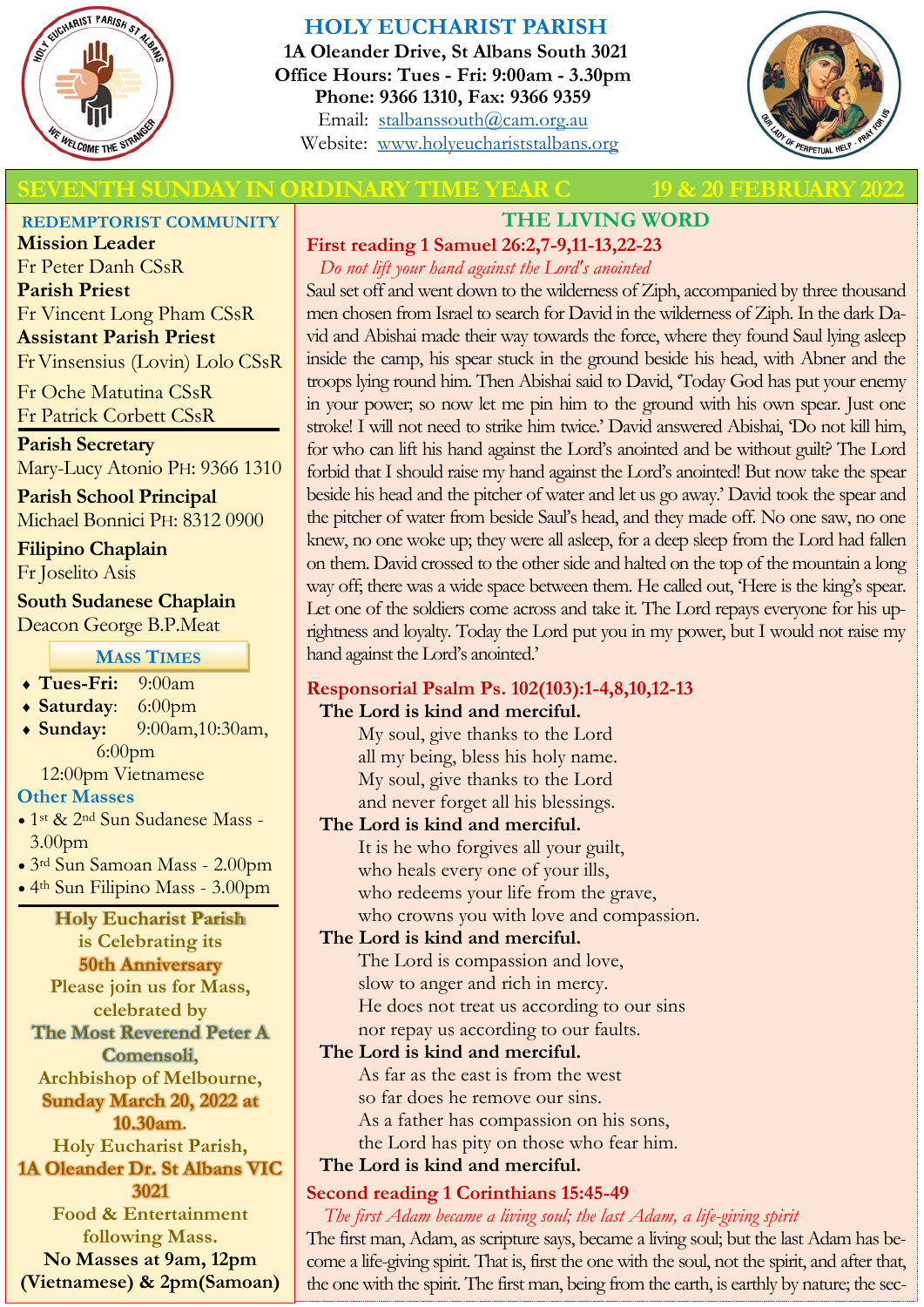ond man is from heaven. As this earthly man was, so are we on earth; and as the heavenly man is, so are we in heaven. And we, who have been modelled on the earthly man, will be modelled on the heavenly man.

#### **Gospel Acclamation John 13:34**

Alleluia, alleluia! I give you a new commandment; love one another as I have loved you. Alleluia!

#### **Gospel Luke 6:27-38**

#### *Love your enemies*

Jesus said to his disciples: 'I say this to you who are listening: Love your enemies, do good to those who hate you, bless those who curse you, pray for those who treat you badly. To the man who slaps you on one cheek, present the other cheek too; to the man who takes your cloak from you, do not refuse your tunic. Give to everyone who asks you, and do not ask for your property back from the man who robs you. Treat others as you would like them to treat you. If you love those who love you, what thanks can you expect? Even sinners love those who love them. And if you do good to those who do good to you, what thanks can you expect? For even sinners do that much. And if you lend to those from whom you hope to receive, what thanks can you expect? Even sinners lend to sinners to get back the same amount. Instead, love your enemies and do good, and lend without any hope of return. You will have a great reward, and you will be sons of the Most High, for he himself is kind to the ungrateful and the wicked.

'Be compassionate as your Father is compassionate. Do not judge, and you will not be judged yourselves; do not condemn, and you will not be condemned yourselves; grant pardon, and you will be pardoned. Give, and there will be gifts for you: a full measure, pressed down, shaken together, and running over, will be poured into your lap; because the amount you measure out is the amount you will be given back.'

#### **ARCHBISHOP FULTON J. SHEEN EXPLAINS THE NINE INGREDIENTS**

#### **NECESSARY FOR CHARITY**

St. Paul reminds us that charity is superior to eloquence, to prophecy, to philanthropy, to humanistic martyrdom. "If I speak with the tongues of men, and of angels, and have not charity, I am become as sounding brass, or tinkling cymbal. And if I should have prophecy and should know all mysteries, and all knowledge, and if I should have all faith, so that I could remove mountains, and have not charity, I am nothing. And if I should distribute all my goods to feed the poor, and if I should deliver my body to be burned, and have not charity, it profiteth me nothing." (1 Cor. 13:1-3)

Charity is greater than faith, for in heaven there will be no faith. How can one merely "believe" when one actually "sees"?

Charity is greater than hope, for there will be no hope in heaven. How can one hope when one possesses?

But there will be charity; for God is love. "And now there remain faith, hope, and charity, these three: but the greatest of these is charity." (1 Cor. 13:13)

In *[The Greatest Commandment,](https://www.sophiainstitute.com/products/item/the-greatest-commandment?utm_source=CEArticle&utm_medium=Smith+15Feb22&utm_campaign=Smith+15Feb22)* published by Sophia Institute Press, Archbishop Fulton J. Sheen gives readers some timely advice regarding the nine ingredients to charity and how we can apply

#### them into our daily life.

"Charity is patient, is kind: charity envieth not, dealeth not perversely; is not puffed up; Is not ambitious, seeketh not her own, is not provoked to anger, thinketh no evil; Rejoiceth not in iniquity, but rejoiceth with the truth." *(1Cor. 13:4-6)*

#### **1) Patience**

"Charity is patient." Charity is never in a hurry; it knocks, but breaks down no doors. A charitable heart, like the Church, knows that evil is transitory. Though evil has its "hour" as it did in the Garden of Gethsemane, God will have His "day." "But that on the good ground, are they who in a good and perfect heart, hearing the word, keep it, and bring forth fruit in patience." (Luke 8:15) "In your patience, you shall possess your souls." (Luke 21:19)

"Be patient, therefore, brethren, until the coming of the Lord. Behold, the husbandman waiteth for the precious fruit of the earth: patiently bearing till he receive the early and latter *rain.* Be you therefore also patient, and strengthen your hearts: for the coming of the Lord is at hand. Behold, we account them blessed who have endured. You have heard of the patience of Job, and you have seen the end of the Lord, that the Lord is merciful and compassionate. (James 5:7, 8, 11)

### **2) Kindness**

"Charity … is kind." The whole life of Our Lord has been summarized thus: "He went about doing good." No soul ever saves itself in isolation. We pray in the context of *"Our* Father," and live in the solidarity of the "Mystical Body of Christ." Charity is emancipation from selfishness; it is a going outside of self for the interests of others.

Although it is *kindness,* the essence of love is not *feeling.*

"My son, in thy good deeds, make no complaint, and when thou givest any thing, add not grief by an evil word." (Sirach 18:15) "And be ye kind one *to* another; merciful, forgiving one another, even as God hath forgiven you in Christ." (Eph. 4:32)

#### **3) Generosity**

"Charity envieth not." Jealousy and envy are the tributes which mediocrity pays to genius. Charity is never competitive; it always goes beyond the limits of service or measure. When we rest on the laurels of the ordinary, we clip the wings of charity.

True generosity never looks to reciprocity; it gives neither because it expects a gift in return, nor because there is a duty or obligation to give. Charity lies beyond obligation; its essence is the "adorable extra." Its reward is in the joy of giving.

"When thou makest a dinner or a supper, call not thy friends, nor thy brethren, not thy kinsmen, nor they neighbors who are rich; lest perhaps they also invite thee again, and a recompense be made to thee. But when thou makest a feast, call the poor, the maimed, the lame, and the blind; And thou shalt be blessed, because they have not wherewith to make thee recompense: for recompense shall be made thee at the resurrection of the just." (Luke 14:12-14)

"And if you lend to them of whom you hope to receive, what thanks are to you? For sinners also lend to sinners, for to receive as much. But love ye your enemies: do good and lend, hoping for nothing thereby: and your reward shall be great, and you shall be the sons of the Highest; for he is kind to the unthankful, and to the evil. Be ye therefore merciful, as your Father also is merciful." (Luke 6:34-36)

#### **4) Humility**

"Charity is not pretentious, is not puffed up." Humility is *truth*: seeing ourselves as we really *are*; that is, as God knows our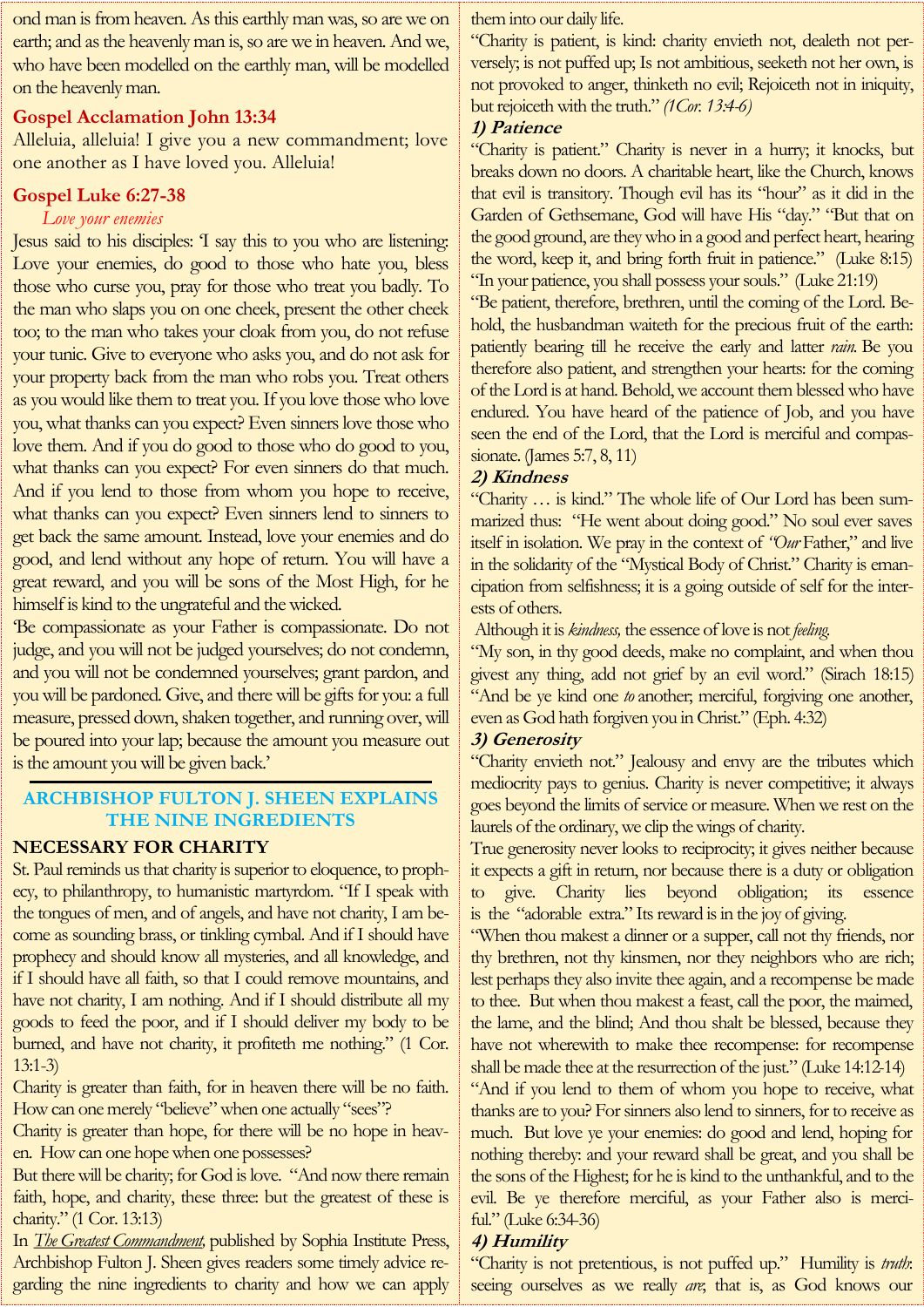| hearts. Affectation is cheating; boasting is an admission of our          | done to thee by another." (Tobit 4:16)                                  |
|---------------------------------------------------------------------------|-------------------------------------------------------------------------|
| own indigence. Charity hides itself. The greater the vacuum there         | "Greater love than this no man hath, that a man lay down his life       |
| is in our heart, the more room there is for God. Full of self, emp-       | for his friends." (John 15:13)                                          |
| ty of God.                                                                | "For God so loved the world, as to give his only begotten Son;          |
| "Thou hypocrite, cast out first the beam out of thy own eye, and          | that whosoever believeth in him, may not pensh, but may have            |
| then shalt thou see to cast out the mote out of thy brother's             | life everlasting." (John 3:16)                                          |
| eye." (Matt. 7:5)                                                         | "Bear ye one another's burdens; and so you shall fulfill the law of     |
| "But when thou art invited to a wedding, sit not down in the first        | Christ." (Gal. 6:2)                                                     |
| place, lest perhaps one more honourable than thou be invited by           | 7) Good Temper                                                          |
| him." (Luke 14:8)                                                         | "Charity  is not provoked to anger." Bad temper is an indica-           |
| "Take up my yoke upon you  and learn of me, because I am                  | tion of a man's character; every man can be judged by the things        |
| meek, and humble of heart: and you shall find rest to your                | which make him mad. Heaven could be ruined by one single soul           |
| souls." (Matt. 11:29)                                                     | who was touchy. "A peaceable tongue is a tree of life: but that         |
| 5) Renunciation                                                           | which is immoderate, shall crush the spirit." (Prov. 15:4) "A hot       |
| "Charity  is not ambitious." The poet warned: "I charge thee,             | soul is a burning fire; it will never be quenched, till it devour some- |
| fling away ambition. By that sin fell the angels; how can man then,       | thing." (Sirach 23:22)                                                  |
| the image of his Maker, hope to win by it."                               | The way to sweeten a soul is not just to take hate out, but to put      |
| "There is a rightful pursuit of the best, but what is here con-           | love in. The even-tempered man possesses his soul. He never flies       |
| demned is an insatiable lust for glory or wealth or prestige which is     | into a rage at others because he knows that God might rightfully        |
| purchased by crawling on others' backs." The fire never saith: It is      | be angry with him. By practicing good-naturedness with others,          |
| enough." (Prov. 30:16)                                                    | he hopes to obtain the blessing of God on himself.                      |
| "Charity seeks glory, too; not the glory of men, but the glory of         | Our Lord did not throw stones back at those who would have              |
| God. It is even willing to have its worldly position sacrificed for       | taken His life. "They took up stones therefore to cast at him. But      |
| the advancement of truth and honor. "Blessed are ye when they             | Jesus hid himself, and went out of the temple." (John 8:59)             |
| shall revile you, and persecute you, and speak all that is evil against   | "A mild answer breaketh wrath, but a harsh word stirreth up fu-         |
| you, untruly, for my sake." (Matt. 5:11)                                  | ry." $(Prov. 15:1)$                                                     |
| "It shall not be so among you, but whosoever will be the greater          | "Brethren, and if a man be overtaken in any fault, you, who are         |
| among you, let him be your minister. And he that will be first            | spiritual, instruct such a one in the spirit of meekness, considering   |
| among you, shall be your servant." (Matt. 20:26-27)                       | thyself, lest thou also be tempted." (Gal. 6:1)                         |
| "The kings of the Gentiles lord it over them; and they that have          | "But the servant of the Lord must not wrangle: but be mild to-          |
| power over them, are called beneficent. But you not so: but he            | wards all men, apt to teach, patient." (2 Tim. 2:24)                    |
| that is the greater among you, let him become as the younger; and         | 8) Guilelessness                                                        |
| he that is the leader, as he that serveth. For which is greater, he       | "Charity thinketh no evil." Those who most readily attribute            |
| that sitteth at table, or he that serveth? Is not he that sitteth at ta-  | evil to others are generally themselves evil. A dishonest politician    |
| ble? But I am in the midst of you, as he that serveth." (Luke $2225-27$ ) | will invariably accuse all politicians of being dishonest; an unfaith-  |
| "However, many of the chief men also believed in him; but be-             | ful husband will accuse his wife of infidelity.                         |
| cause of the Pharisees, they did not confess him, that they might         | The sense of justice is so deep-rooted in us that if we are not         |
| not be cast out of the synagogue. For they loved the glory of men         | good, we try to pacify our consciences by attributing the same evil     |
| more than the glory of God." (John 12:42-43)                              | to others. Charity, on the contrary, is unsuspicious; and, because it   |
| 6) Unselfishness                                                          | believes in others, is most encouraging of good. Charity never          |
| "Charity seeketh not her own." The way to win friends and                 | imputes the evil motive, never judges solely by externals.              |
| influence people is not to flatter them, but to be selfless. The          | "Whosoever speaketh ill of anything, bindeth himself for the time       |
| greatest happiness in life comes not from having, but from giving.        | to come: but he that feareth the commandment, shall dwell in            |
| From the Christian point of view, the true master is the servant.         | peace." (Prov. 13:13)                                                   |
| The selfish soul who says: "I am going to do as I wish" really            | "But do not apply thy heart to all words that are spoken: lest per-     |
| means "I am going to force others to do as I wish." No one loves          | haps thou hear thy servant reviling thee. For thy conscience knoweth    |
| himself too little. About the only romance some souls have is the         | that thou also hast often spoken evil of others." (Ecc. 7:22-23)        |
| unhappy one of loving only themselves.                                    | "For our glory is this, the testimony of our conscience, that in        |
| The sign of the end of the world will be selfishness. "Know also          | simplicity of heart and sincerity of God, and not in carnal wisdom,     |
| this, that, in the last days, shall come dangerous times. Men shall       | but in the grace of God, we have conversed in this world: and           |
| be lovers of themselves, covetous, haughty, proud, blasphemers,           | more abundantly towards you." (2 Cor. 1:12)                             |
| disobedient to parents, ungrateful, wicked." (2 Tim 3:1-2)                | "Purifying your souls in the obedience of charity, with a brotherly     |
| "But before all things have a constant mutual charity among your-         | love, from a sincere heart love one another earnestly." (1 Peter 1:22)  |
| selves: for charity covereth a multitude of sins." (1 Pet. 4:8)           | "That you may be blameless, and sincere children of God, with-          |
| "And that he should be loved with the whole heart, and with the           | out reproof, in the midst of a crooked and perverse generation;         |
| whole understanding, and with the whole soul, and with the                | among whom you shine as lights in the world." (Phil. 2:15)              |
| whole strength; and to love one's neighbour as one's self, is a           | 9) Sincerity                                                            |

## **9) Sincerity**

"Charity rejoiceth not in iniquity, but rejoiceth with the truth." It is a common human standard to judge virtues by the vices from

"See thou never do to another what thou wouldst hate to have

greater thing than all holocausts and sacrifices." (Mark 12:33)